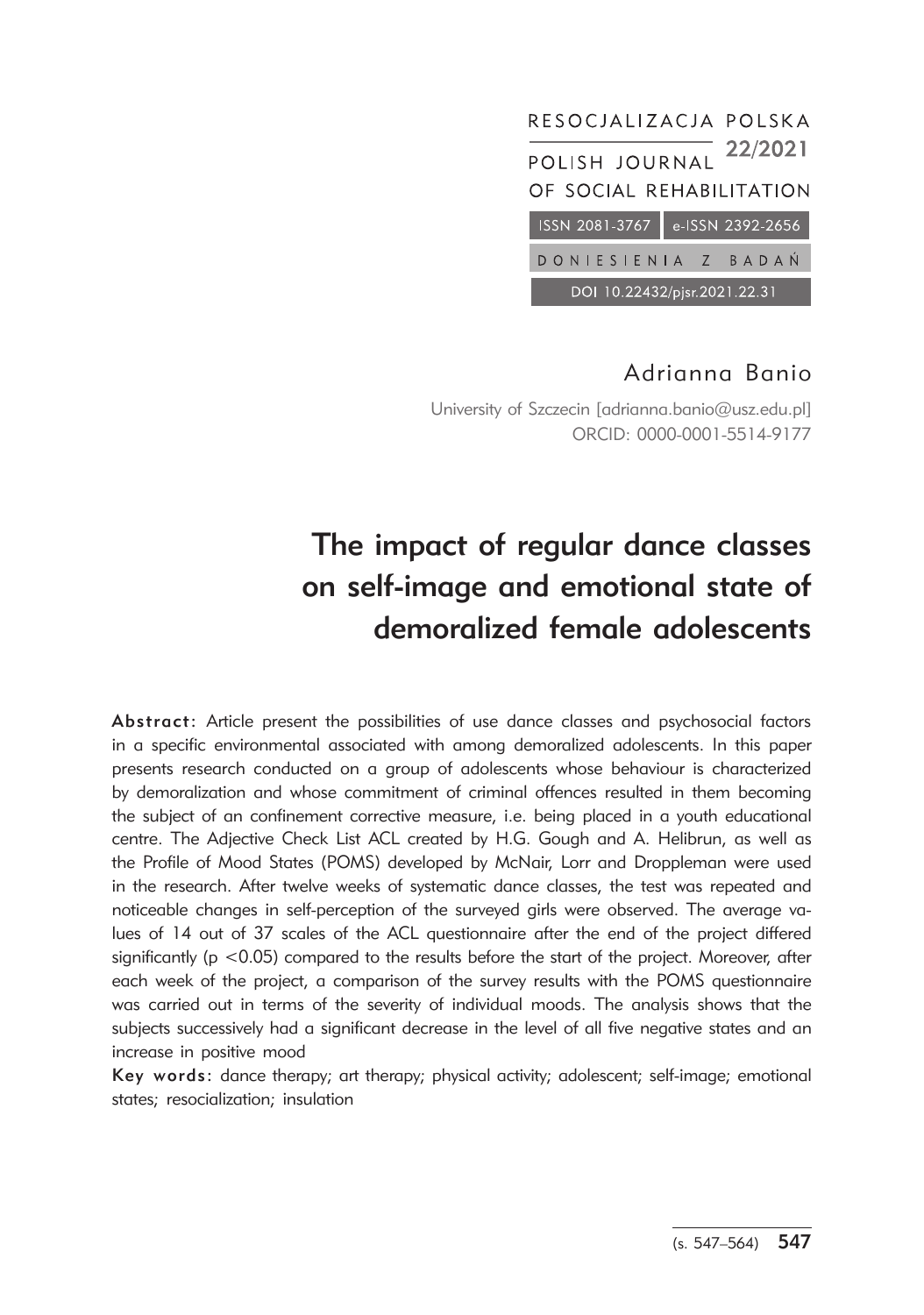## Introduction

During the adolescence period, all biological changes are accompanied by intense mental development processes related to intellectual and emotional functioning, motivation, adaptation to the environment, personal contacts, self-image, value system and shaping the concept of one's identity. An adolescent is intensively seeking understanding, support and acceptance. Literature shows that the experiences of a young person play a very important role [1-8]. During this period of their lives the tendency to self-control is still weak, which is why their surroundings and controlling of complicated emotional experiences is of utmost importance. These social experiences are accompanied by shaping both the sphere of feelings and motivations, which are characterized by intensity and lability in adolescence. Thus, the effects of coping with the dangers and difficulties that occur during this period affect the shape and course of later developmental stages. The problem is even greater when minors come from educationally troublesome families, which results in their failure to fulfil their schooling obligation and conflict with the law. Minors from such families display a very wide range of behaviours that indicate social maladjustment that result from a malformed identity. It causes that the problems regarding behaviour, self-image and perception of the surrounding environment are severely stronger. This leads to demoralization to such an extent that it is necessary to use corrective didactical measures. These means can be divided into two categories: non-custodial, which assume undertaking appropriate actions in the juvenile's natural environment (admonition, commitment to a specific procedure, parental responsibility, supervision of a probation officer, partial withdrawal of rights); and custodial, which require a change in this environment (placement in a foster family, youth educational centre, sociotherapy centre, juvenile detention centre).

In this paper presents research conducted on a group of adolescents whose behaviour is characterized by demoralization and whose commitment of criminal offences resulted in them becoming the subject of an confinement corrective measure, i.e. being placed in a youth educational centre. The main task of such facilities in Poland is "to eliminate the causes and manifestations of social maladjustment, prepare juveniles for social reintegration, professional independence and to live in accordance with generally applicable legal and social standards" [9] (p.50). The implementation of these tasks is ensured by organizing various classes (didactic, resocialization, therapeutic, preventive-corrective) and broadly understood support for juveniles in acquiring skills enabling them to function normally. Institutions dealing with the resocialization of young people must constantly improve their methods and forms of work with them, as well as adapt to the constantly changing social conditions. Considering the low effectiveness of tra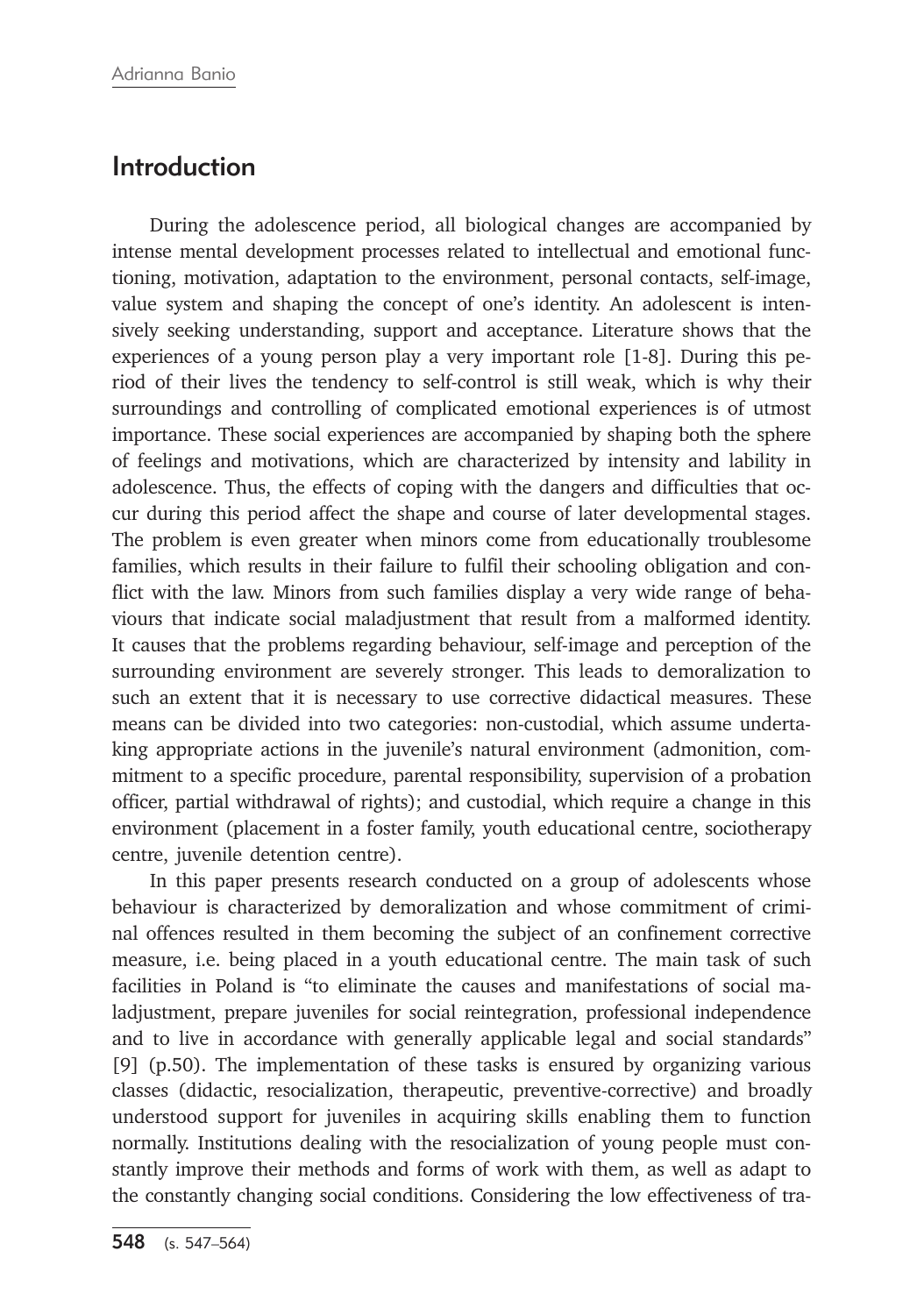ditional forms of social resocialization, in which education is based on discipline and punishment, one may consider the need to change these tendencies. While looking for effective methods supporting the process of resocialization, the broadly understood art therapy [10-16] and the concept of "creative resocialization" [17- 19] were appreciated. The primary objective is to unblock the internal inhibitions of the individual, shape their personality, and develop unrealized abilities, which leads to changes in their behaviour. The value of art therapy is also demonstrated in its expressive character, which allows releasing negative emotions and transform them into positive energy. Therefore, it can play a particularly important role during adolescence, due to the multifaceted changes taking place in the body and mind of teenagers. Participants of such classes learn primarily to master and control their own body as well as their own emotions. This is possible because physical effort is conducive to both somatic fitness and personality formation, by shaping character, increasing emotional balance, resistance to stress, and social competence. It supports the harmonious development of the whole body, as well as allows raising or maintaining full performance, enables effective rest, abreaction of experienced tensions, and is a source of well-being, personal satisfaction and entertainment. Complex development processes of this period are most often analysed in several perspectives of reinforcements obtained by pupils: biological (improvement of physical condition and mobility), psychological (modification of self-esteem, equalization of the level of emotional excitability), intellectual (change in solving problem situations), spiritual (re-evaluating life and setting priorities) and social (finding your place and role in the environment) nature.

Dance Movement Therapy (DMT) is a form of art therapy, which is a method of treating many diseases, mainly neurological and psychological ones, that is reimbursed in the west. This method uses dance and movement as a tool allowing the individual to fully engage in the process of integration in the emotional, physical, cognitive and social spheres. Therefore, its purpose is to reach certain experiences and feelings that are inherent to them, but are difficult to verbalize [20]. The aim of the whole process is above all transformation, changing the existing ways of acting, thinking or being in relations for those that will ensure better functioning. DMT has no choreographies learned or specific guidelines for movement. This method is based primarily on improvisation and natural movement, which allows participants to experiment and experience new ways of functioning. The dance therapy is based on the assumption that each person's movement reflects their individual way of experiencing emotions and thinking, and thus makes the individual aware of themselves. The music used is of great importance, which in psychoanalytical orientation constitutes a means of strengthening experiences, as well as allows the pupil to experience the reality that cannot be rationally recognized, arouses strong emotions, and thus helps relieve tensions that are the cause of neurotic symptoms and pathological behaviour. Properly selected music can change the mood, cause anxiety or aggression, as well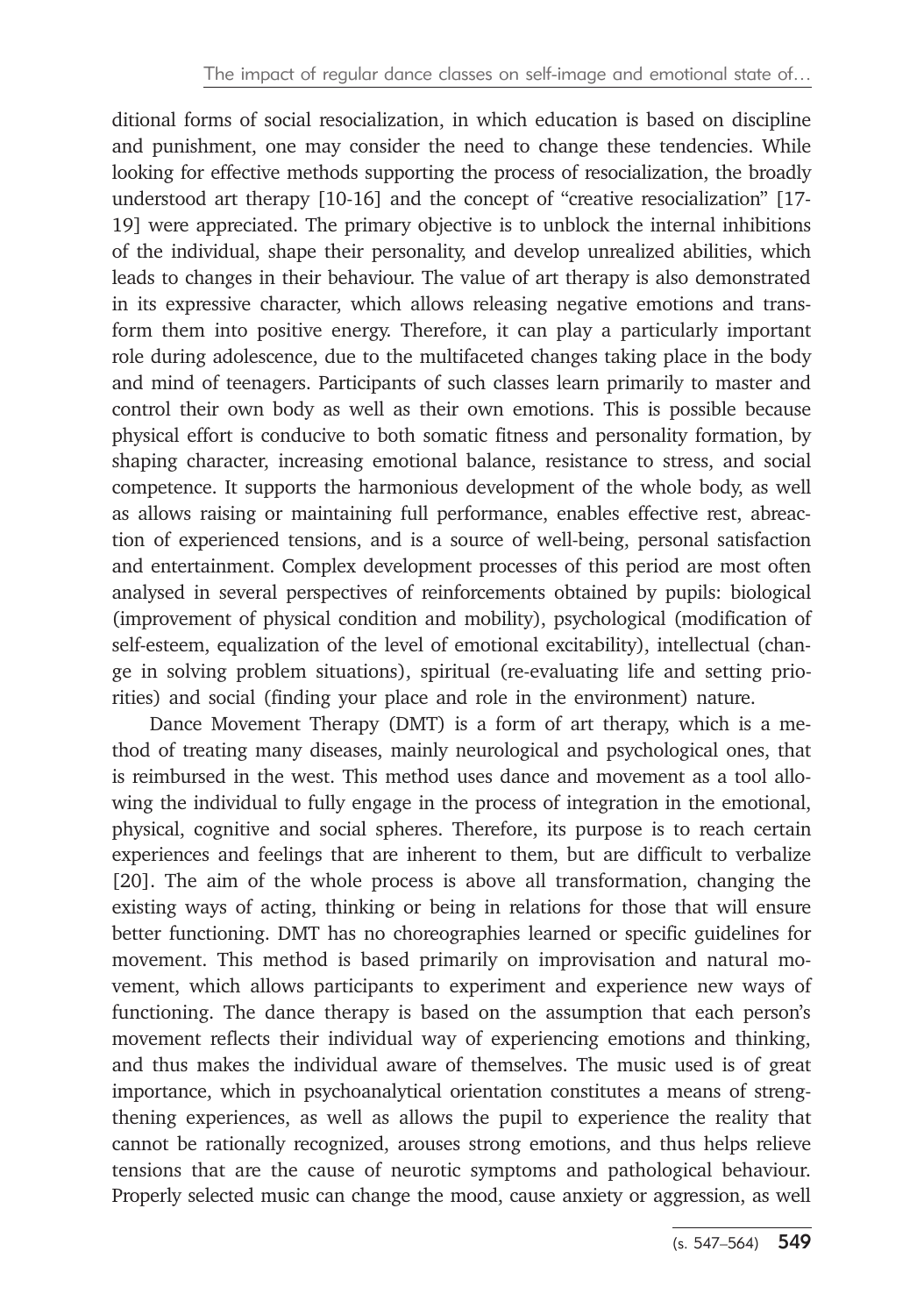as can encourage action and introduce order and harmony in order to gradually reconstruct personality. Music therapy can stimulate the psychomotor development of juveniles, meet their emotional needs, strengthen self-esteem, as well as reduce anxiety and muscle tension [21-24].

The project uses elements of DMT, music therapy and dance teaching exercises. These were not typical non-choreographic classes, but a hybrid of exercises involving the reproduction and creation of steps and figures. Therapeutic dance methods were used, i.e. according to Isador Duncan (for example: "childhood", "solar plexus", "sea wave", "hero", "heart feeling", "physical body instruments", "temple of beauty" etc.) ), according to Ruth St Denis (for example: "text-based creation", "expression of intentions", "relaxation and fine-tuning", "child's dance", "dance breath", "my space", "gravity", "radiance "Etc.), according to Graham Wallas (stages of the creative process), according to Simone Forti, Anna Halprin, Steve Paxton, Yvonne Rainer (improvisation practices), the method of 5 rhythms, 8 elements, the tarantella process and elements of dance theater – the Grotowski paratheater. In addition, to learn how to establish and care for interpersonal contacts in the right way, and to develop not only creativity but also physical and cognitive fitness, the project included classes with elements of ballroom dancing (english and viennese waltz, samba, cha cha, rumba, jive, salsa, bachata), contemporary dances (jazz and lyric jazz) and modern dances (disco dance, video clip dance, street dances). By listening carefully and recognizing music – so as to dance to the rhythm, and learning choreography – remembering steps, the human brain is constantly working at a higher speed. Mixing together non-choreographic therapeutic methods with methods of teaching dances with choreographies, was holistic and provided a wide variety of stimuli, preventing weariness, stagnation, boredom and discouraging girls from some forms of work. Classes were held alternately, three times a week for 1.5 hours.

Among the many developmental tasks mentioned above, the acceptance of one's own appearance and effective use of one's body deserve special attention. Changes in physical appearance have a number of consequences, such as the need to assess oneself, one's gender, and accept one's body. Therefore, learning about the specifics of teenagers' functioning, and thus self-image, needs and ways of responding to various situations, will provide professional and competent support in coping with difficulties, setting goals or motivating, as well as will help during social adaptation.

#### Materials and Methods

The study involved 19 teenagers staying at a youth educational centre, where they were placed by the decision of the district court, Family and Juvenile Division. The residents of the centre were between 13 and 18 years old. In exceptio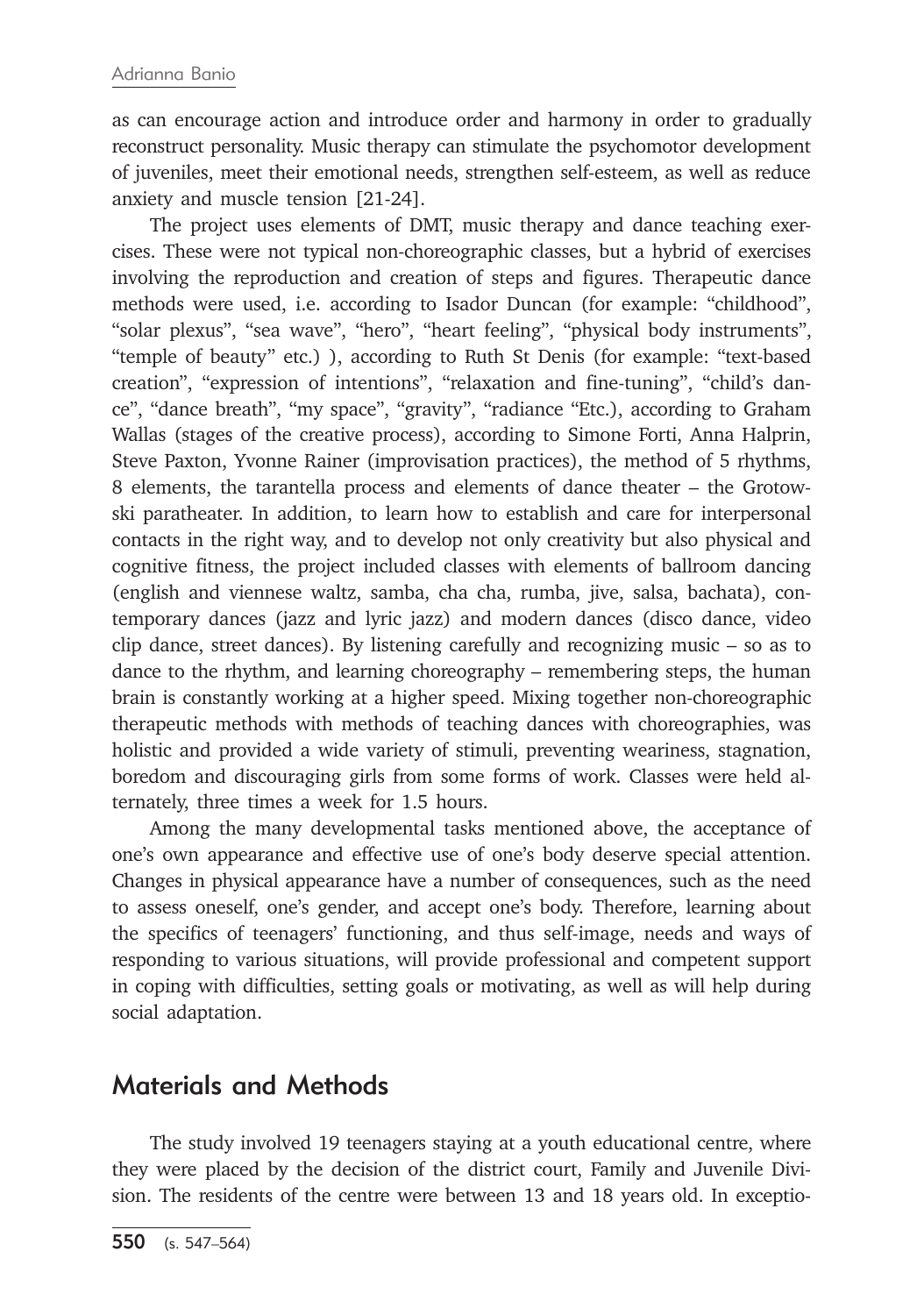nal situations, when an individual shows a very high degree of demoralization, individuals as young as 10 years of age are placed in such centres. It is also possible to extend the stay to 21 years of age, however this happens only in particular and thoroughly justified cases [25]. Among the respondents, there were two girls who were 19 and one who was 20 years old.

The representativeness of the sample is low because only (or even) so many girls stayed in this center and were eligible for research. Due to the lack of staff with pedagogical and dance education at the same time, it was not possible to organize research in similar centers at the same time. This article is intended to encourage others to do so.

The Adjective Check List ACL created by H.G. Gough and A. Helibrun, as well as the Profile of Mood States (POMS) developed by McNair, Lorr and Droppleman were used in the research. The first tool is a questionnaire method, based on self-description, used to measure personality traits. The subject's task was to choose from among 300 adjectives that define them. The study used a version consisting of 37 scales, which are organized into 5 groups:

- 1. Modus operandi scales 4 scales performing the function of control keys: No (total number of selected adjectives), Fav (number of positive adjectives), Unfav (number of negative adjectives), Com (typicality).
- 2. Need Scales 15 scales that examine personality correlates of specific psychological needs related to observable behaviours that are responsible for human behaviour: Ah (need for achievement), Dom (need for domination), End (need for endurance), Ord (need for order), Int (need for understanding yourself and others), Nur (need for nurturance), Aff (need for affiliation), Het (need for heterosexuality), Exh (need for exhibition), Aut (need for autonomy), Agg (need for aggression), Cha (need for change), Suc (need for succorance), Aba (need for abasement), Def (need for deference).
- 3. Transactional analysis scales 5 scales according to Berne's theory, which states that human behaviours (transactions) are considered the effect of three basic ego states: parental, adult and child. All ego functions are included in every transaction and play a role in the adaptation and social efficiency of the individual: CP (critical parent), NP (nurturing parent), A (adult), FC (free child), AC (adapted child).
- 4. Origence/intelligence scales 4 scales according to the Welsh concept, which regards creativity and intelligence as structural dimensions of personality: A-1 (high origence, low intelligence), A-2 (high origence, high intelligence), A-3 (low origence, low intelligence), A-4 (low origence, high intelligence).

In the presented research, the ACL Adjective Test was used to obtain the characteristics of a real self-image of adolescent girls staying at a youth educational centre.

The other tool used in the research was the Profile of Mood States (POMS), also called the Mood Questionnaire, which assessed the emotional state of the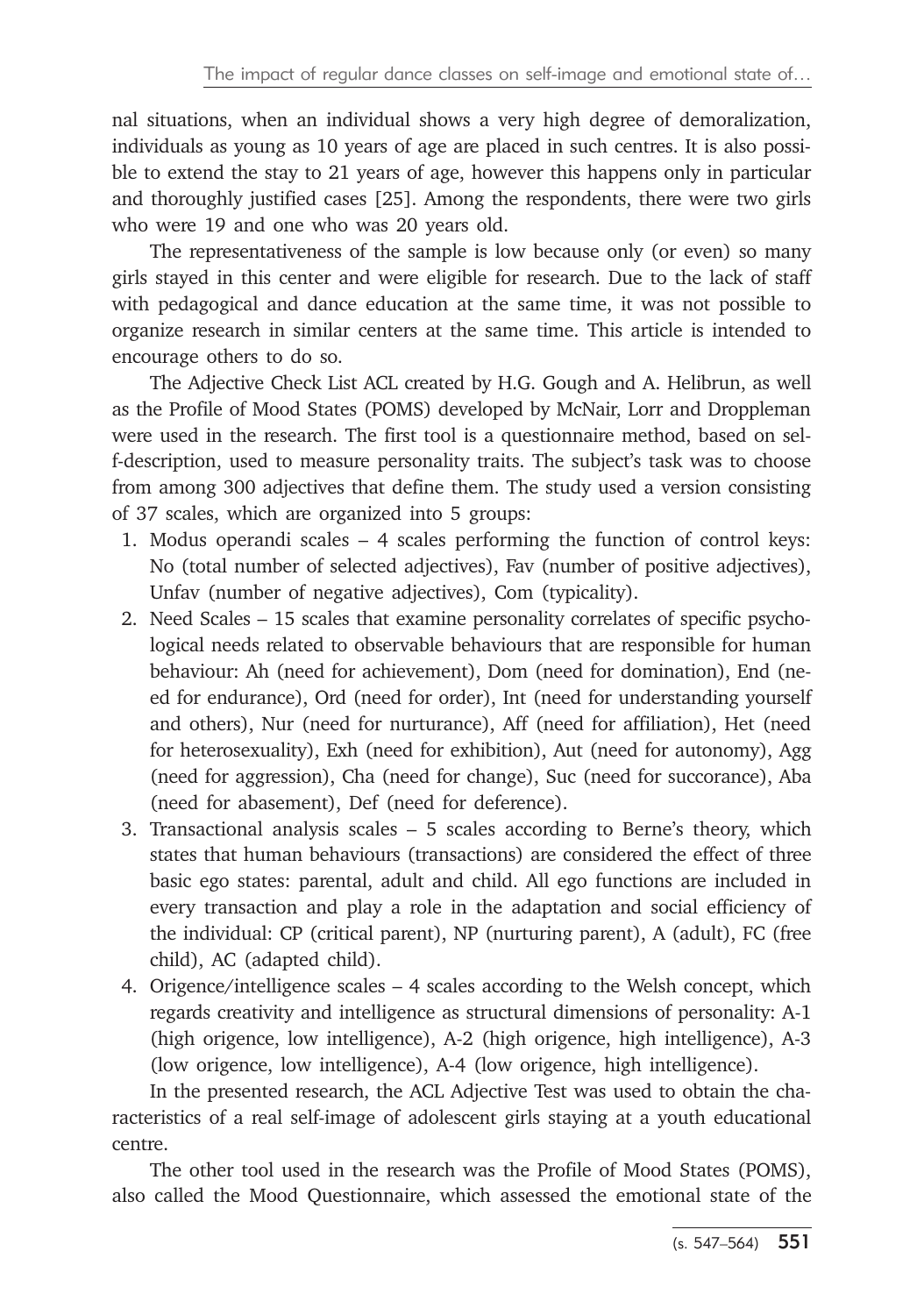surveyed teenagers at the end of each week of the project (12 times in total). This test consists of 65 adjectives describing different emotional states and moods. Respondents defined them by answering on a 5-point scale (0 – definitely not to 4 – definitely yes) to the question: "To what extent did you experience this feeling last week?" The results are presented in the form of six scales:

- 1. Tension Anxiety is defined as muscle tension, sometimes invisible in observation; it is a generalized state of discomfort.
- 2. Depression Dejection is defined as a mood of sadness with a sense of inadequacy. Guilt and emotional isolation from others, a sense of less value.
- 3. Anger Hostility is defined as anger and aversion to others, malice, irritability, rebelliousness, bitterness and deceit.
- 4. Vigour –Activity is defined as a state of high energy, constant readiness for action and revival, a cheerful mood. This scale negatively correlates with the other five.
- 5. Fatigue Inertia is defined as a sense of inaction, wariness and low energy levels; slowness and exhaustion.
- 6. Confusion Bewilderment is defined as a state of confusion, intricacy, difficulty concentrating attention, forgetfulness and a sense of inefficiency in action.

For assessing mood we used only the POMS falls due to the group's specificity. Isolated girls, in a center where no extracurricular activities are conducted, are initially reluctant and even aggressive. They feel they are treated as "experimental mice" and do not believe in the good intentions of others. In addition, they can focus their attention for a short time. Therefore, after consultation with the center's educators and psychologists with whom the project team cooperated, it was decided to use only this form. This is treated as the first step. Beginning of further research in other centers by various researchers.

# **Results**

Tests using the Adjective Check List tool were carried out twice: before and after the project. The distribution of values in the modus operandi scales in the studied group was as follows:

On a total scale, the number of selected adjectives (No.Ckd) was relatively even, indicating that the studied teenagers were distinctive individualities, on the one hand open to the surrounding world, and on the other capricious, selfish, unstable and showing low responsibility. The results regarding the scale of the number of positive adjectives (Fav) indicate that the subjects were not willing to choose positive adjectives (medium and low scores prevail in the group, while there are no high scores). This may mean that the subjects were harrowed by internal contradictions, afraid of the future, overwhelmed by the changeability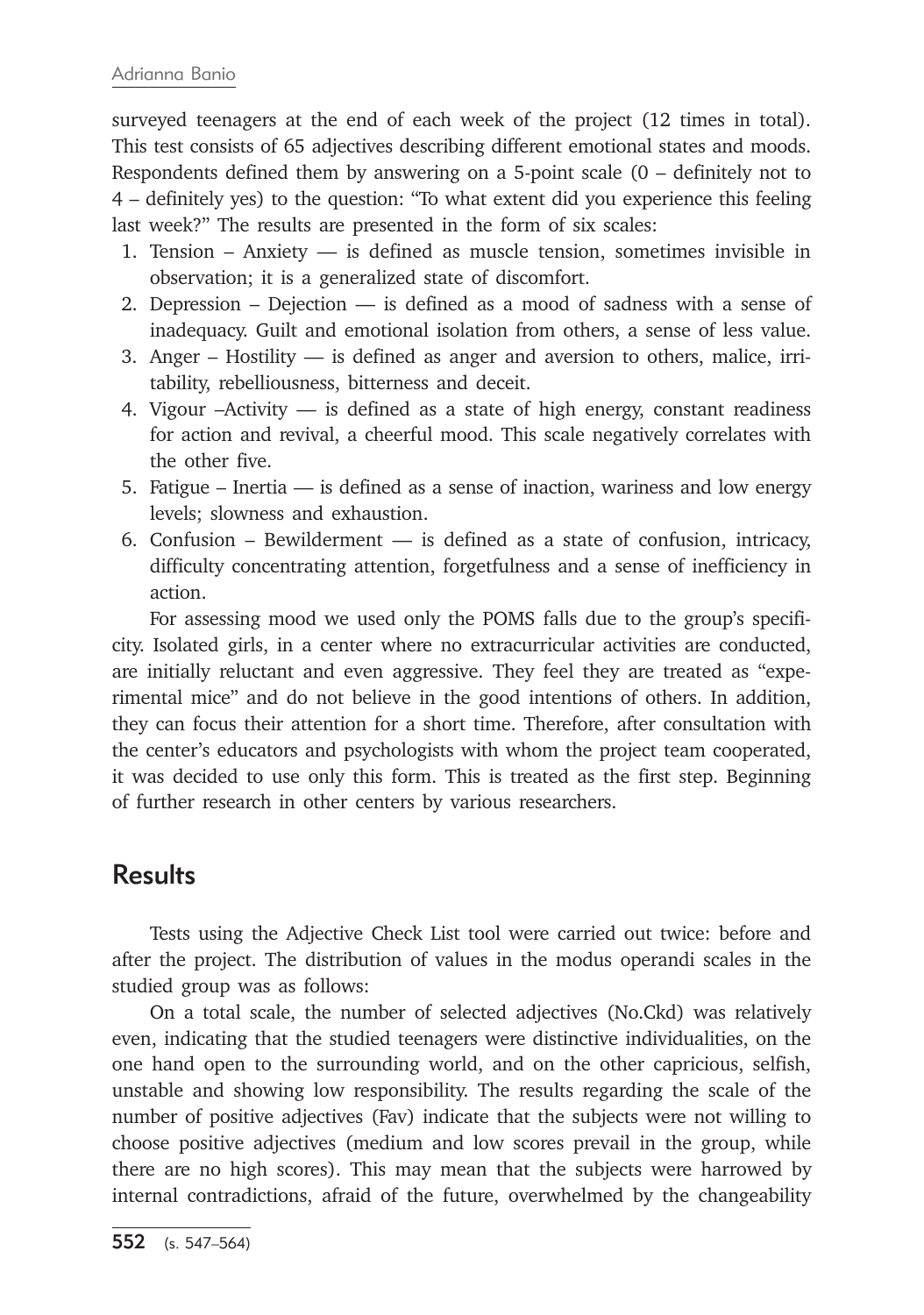of life and easily broke down, and thus had difficulty adapting. The subjects obtained average and high results on the scale of the number of negative adjectives (Unfav). This indicates the pessimism of the respondents in relation to the future, self-image and motivation to change. They doubted themselves and were overwhelmed with bitterness, which made them hostile to others and easily judged them, claiming that the successes and happiness of other people were undeserved and unfair. They were not trustworthy and got easily offended.

The distribution of values in the scales of needs in the studied group was as follows:

In terms of needs supporting creative implementation, i.e. the need for achievement (Ach), domination (Dom), endurance (End) and order (Ord), more than half of the respondents obtained average results, while the other – low. None of the girls scored high. This indicates a lack of readiness to make effort due to low motivation. They were fickle and easily abandoned the direction taken. They acted inefficiently due to a lack of perseverance, which is closely related to a lack of confidence. Although they often hid it, they were worried about the disapproval of their surroundings. In terms of social needs facilitating contacts with other people, over 80 percent of respondents obtained low scores (0-39 stens) in the scales of need: understanding themselves and others (Int), caring for others (Nur), affiliation (Aff), heterosexual contacts (Het), changes (Cha) and deference (Def). This indicates that the respondents avoided close relations with other people. They made contacts carefully, doubted the intentions of other people, and exhibited defensive attitudes. They kept their distance in interpersonal contacts, tormented themselves with the meaning of relations with other people, complicated them and were afraid of emotional involvement. Full participation in social contacts was difficult for them, thus they withdrew and limited themselves to a narrow repertoire of roles. They looked for stability and continuity that they lacked as well as showed stubbornness and impulsiveness, which often led them to conflicts with the environment. On the other hand, the subjects obtained high results (over 60 stens) in the scales of need for attention (Exh), autonomy (Aut), aggression (Agg), succorance (Suc) and abasement (Aba), a fact which indicates the demand for attention by the questioned teens. They showed impatience with adversities and delays in satisfying desires. Had an inclination towards extortion and manipulation. They did not care about feelings of other people, were perceived as selfish and stubborn. They treated others as rivals that should be overcome, assuming in advance that the other people were stronger, more effective and deserved more than them – hence the tendency to rivalry and aggression. They reacted strongly and impulsively, often without proper control. They expressed aggression regardless of social requirements. They felt helpless in dealing with stress and crises, and their interpersonal relations aroused fears and bad feelings.

The distribution of values in topical scales in the studied group was as follows: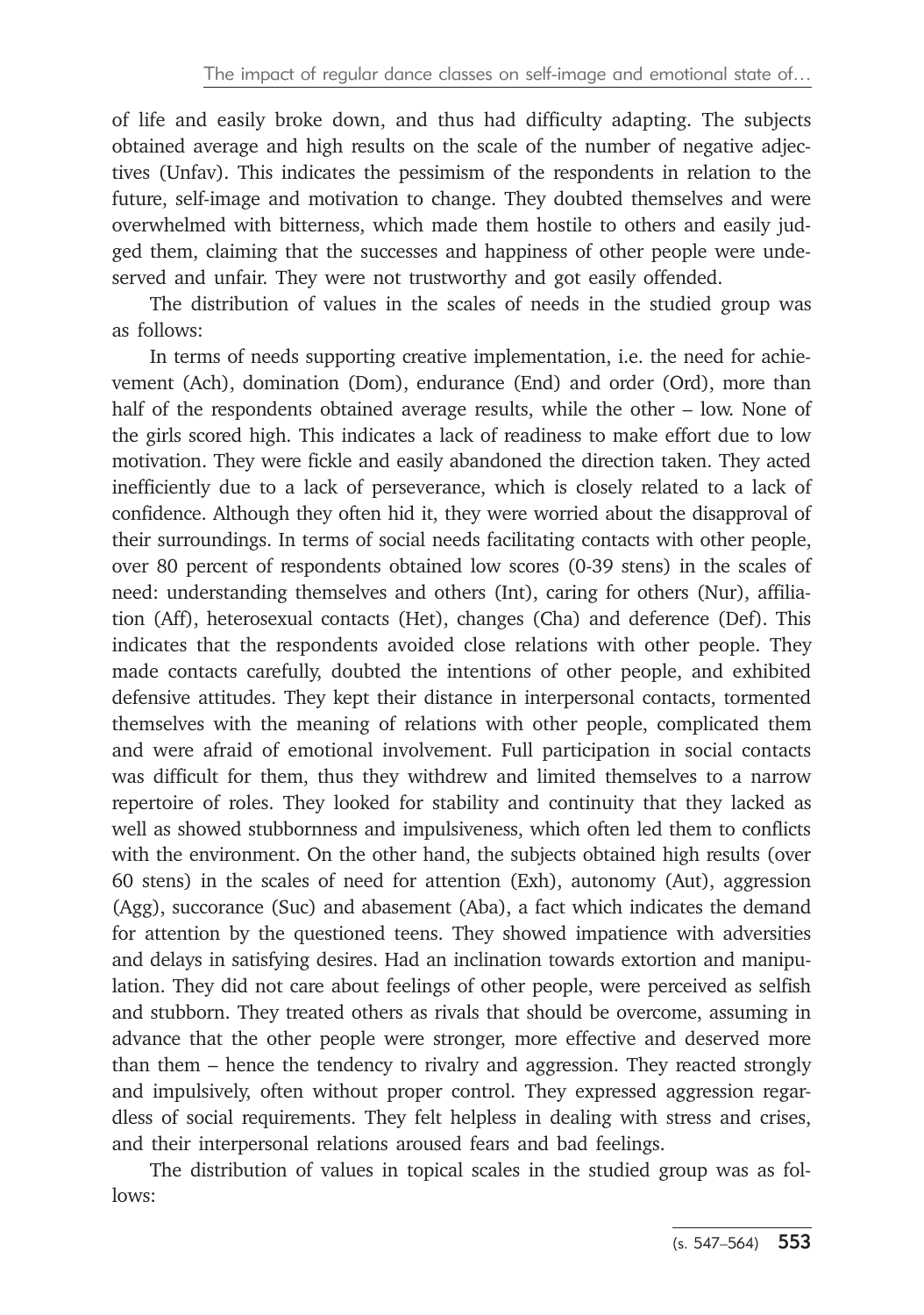The subjects obtained low scores on the following scales: self-control (Scn), self-confidence (SCfd), personal adjustment (PAdj), ideal self-scale (Iss), creative personality (Cps), femininity (Fem). This indicates problems in terms of self-control and being driven by impulses. Although it was difficult for them to mobilize their resources and take action, the relations of the respondents with their environment constituted a series of breaking the rules, failures, conflicts and quarrels. They felt permanent tension, were nervous, had mood swings and poor morale. Therefore, it was difficult for them to define and achieve goals. They were perceived as critical, fierce and unreliable. They valued independence (deceptive) and separation. They were not very distinctive and expressive, therefore they were reluctant to take action in complicated and indefinite situations. On the other hand, the subjects obtained high scores on the scale of *counselling readiness*  (Crs). This indicates the dissatisfaction of the respondents with their situation and questioning the possibility of getting help from the surroundings. They did not believe in the good intentions of others, so they themselves did not arouse protective feelings, which provoked rejection and disapproval.

After twelve weeks of systematic dance classes, the test was repeated and noticeable changes in self-perception of the surveyed girls were observed. The average values of 14 out of 37 scales of the ACL questionnaire after the end of the project differed significantly ( $p < 0.05$ ) compared to the results before the start of the project [Table 1].

| Name of<br><b>ACL</b> scale | First measurement |           | Second measurement |           |      |           |
|-----------------------------|-------------------|-----------|--------------------|-----------|------|-----------|
|                             |                   | <b>SD</b> |                    | <b>SD</b> | r    | p         |
| No.Ckd                      | 49.58             | 12.16     | 53.32              | 12.14     | 0.96 | p < 0.001 |
| Fav                         | 42.63             | 6.30      | 47.32              | 8.69      | 0.66 | $p=0.002$ |
| Ufv                         | 56.58             | 7.13      | 52.53              | 9.28      | 0.74 | p < 0.001 |
| Ach                         | 44.11             | 6.98      | 54.26              | 7.91      | 0.79 | p < 0.001 |
| End                         | 43.74             | 8.24      | 56.42              | 8.37      | 0.50 | $p=0.030$ |
| Ord                         | 45.00             | 9.05      | 52.68              | 10.58     | 0.77 | p<0.001   |
| Aff                         | 40.16             | 8.19      | 51.26              | 9.19      | 0.70 | $p=0.001$ |
| Def                         | 37.47             | 7.95      | 47.00              | 11.76     | 0.80 | p < 0.001 |
| Agg                         | 64.74             | 3.66      | 48.26              | 8.99      | 0.68 | $p=0.001$ |
| Suc                         | 62.79             | 5.23      | 56.58              | 7.91      | 0.58 | $p=0.009$ |
| SCn                         | 38.79             | 9.13      | 46.95              | 8.04      | 0.72 | p < 0.001 |
| SCfd                        | 38.95             | 7.16      | 48.74              | 7.44      | 0.74 | p < 0.001 |
| Cps                         | 44.32             | 10.82     | 60.05              | 7.91      | 0.88 | p < 0.001 |

Table 1. Changes in self-perception based on the ACL questionnaire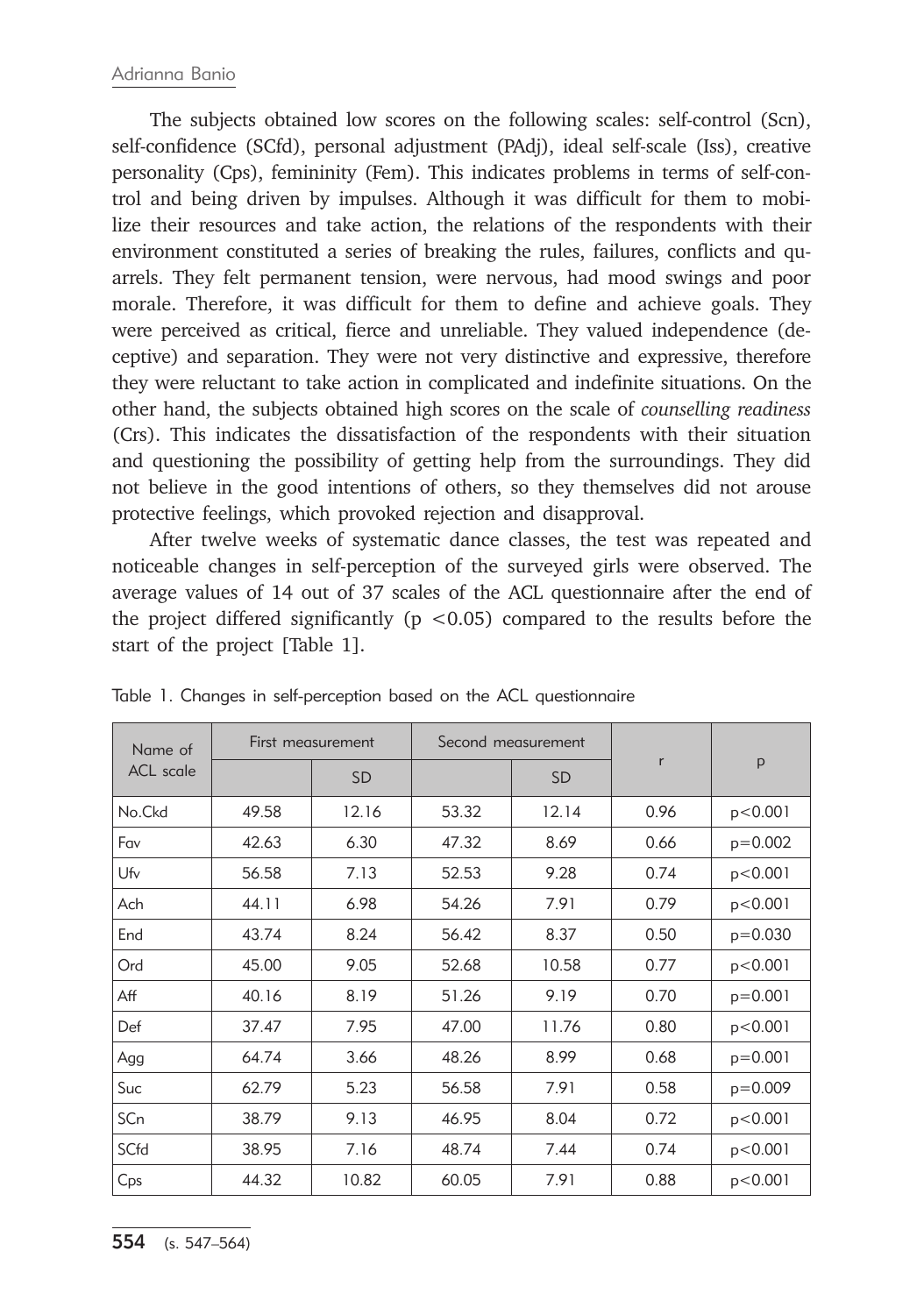| Fem   | 43.53 | 1.68 | 54.53 | 9.23 | 0.70 | $p=0.001$ |
|-------|-------|------|-------|------|------|-----------|
| i CP  | 61.11 | 7.77 | 53.58 | 9.23 | 0.93 | p < 0.001 |
| $A-2$ | 47.89 | 8.41 | 60.37 | 7.37 | 0.89 | p < 0.001 |

Among the modus operandi scales, higher values were recorded on the scale of the number of adjectives used (NoCkd), which may suggest that the studied teenagers changed their attitude towards the surrounding world due to dance classes. Although they were unstable or even capricious in their reactions, they more easily came into contact and were enthusiastic about action.

In terms of the scales of needs after the project, higher values were noted in: achievements (Ach), endurance (End), order (Ord), affiliation (Aff) and deference (Def). This suggests that the respondents were highly motivated to cope with tasks and were ready to make effort, more willingly engaged in work, setting and achieving goals. They were not discouraged so quickly, were more meticulous, attentive and easier to adapt to changing group situations, and had greater confidence in themselves and others. On the other hand, the values obtained after the project were significantly lower in the aggression (Agg) and succorance (Suc) scales, i.e. they showed greater patience and self-control. They tried to avoid conflicts, without giving in to doubt in hard times.

On topical scales, the subjects obtained significantly higher results after the project on the following scales: self-control (SCn), self-confidence (SCfd), creative personality (Cps) and femininity (Fem), which indicates a control over their behaviour. The girls were already trying to "think first and then act". They began to show creative ideological fluidity, being more sensitive to beauty and more expressive. Thanks to the acquired sensitivity, they began to have regard for the environment, began to empathize with what others may feel and establish cooperation.

On the transactional analysis scales, significantly lower values after the project were obtained on the critical parent scale (CP). This result suggests that the respondents less often became angry and irritated, stopped opposing everything, strived to unite in a group.

On the intelligence-origence scales, the subjects obtained significantly higher values after the project on the scale of high origence and high intelligence (A-2), which means that the subjects began to show aesthetic sense, were characterized by a stronger will and a more unconventional way of thinking.

Moreover, after each week of the project, a comparison of the survey results with the POMS questionnaire was carried out in terms of the severity of individual moods. The analysis shows that the subjects successively had a significant decrease in the level of all five negative states and an increase in positive mood [Fig. 1].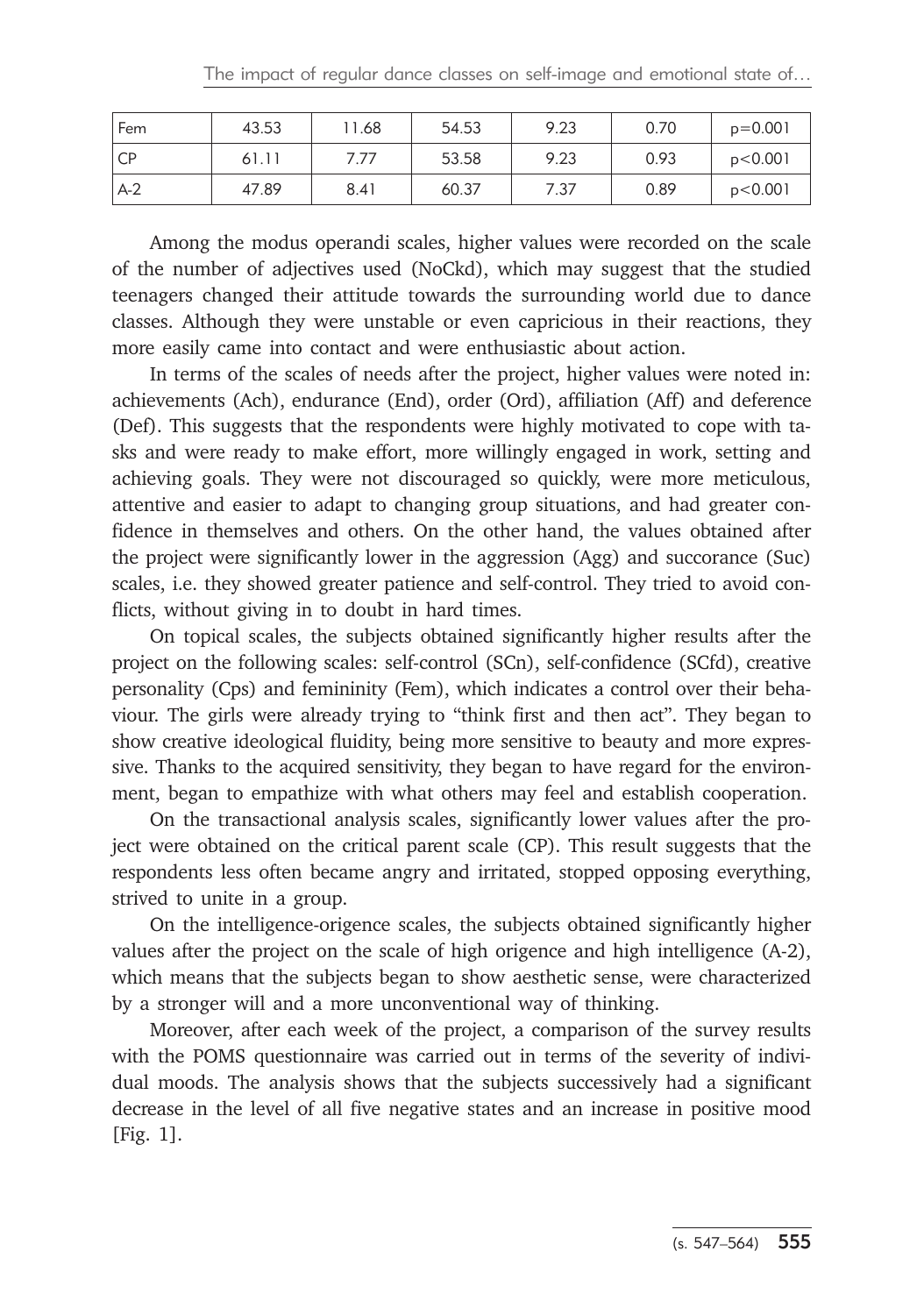

Fig. 1. Results with the POMS questionnaire after each week of the project.

This demonstrates the positive impact of dance classes on the emotional sphere of teenagers staying in the educational centre. Considering that this test requires an indication of a specific word or statement of how the respondent felt in the last week, including their mood on a given day, the formulation of conclusions had to consider the influence of other factors on the test result. Cognitive dissonance mechanism could take place here. As the individual invested their efforts, energies and attention, more or less consciously, they expected benefits also in the form of improved well-being. If they did not experience them, a strong dissonance would arise with the accompanying negative emotions and they would definitely give up participating in the classes. In no case did this happen, however there were times when individual girls rebelled in the form of an absence from the class – but only for a moment.

# **Discussion**

The results of the conducted research seem to confirm that the dance therapy used in the youth educational centre supports the process of change, which is evident in the observed differences in individual aspects of the teenager's personality structure before and after the project. These results are consistent with previous reports on the effectiveness of therapeutic interventions undertaken on addicts entering the centres of the Youth Movement for Drug Abuse Prevention (MONAR), as well as on prisoners addicted to alcohol and drugs [Augustowska 1988; Hollo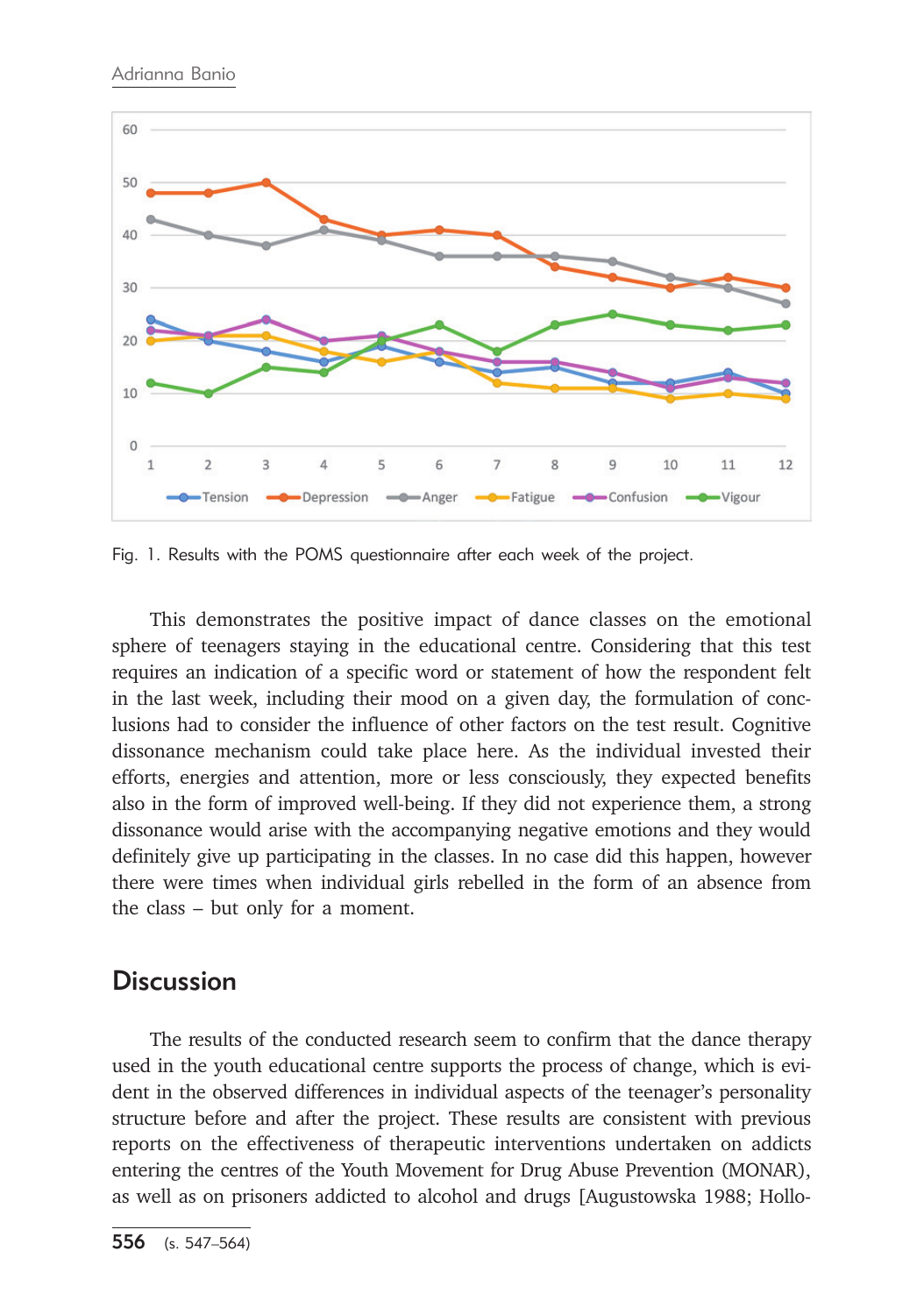way et al., 2005; Roberts et al. 2007]. This seems to confirm the postulate about the effectiveness of art therapy interactions undertaken against people in isolation [Merriam 1998; Cleveland 2000; Clements 2004; Ezell & Levy 2003; Ferszt et al. 2004]. The premise to include art therapy in the context of important methods of social resocialization of young people entering into conflict with the law are research reports on a decrease in the percentage of recidivism in people subjected to art-therapeutic activities [Gendreau, Little, Goggin 1996; Cleveland 2000; Ezell & Levy 2003], which is consistent in with the idea of prevention recommended in the legal approach to resocialization.

However, in this study there were observed isolated cases that did not develop as expected in the course of the dance therapy. Perhaps the reason for the lack of reaction of these people to the therapy was the high ego-resiliency defined by Block and Block [1980] as internal mechanisms that reduce the susceptibility to external influence. These people, in their sense of relatively well functioning in society despite being qualified for confinement, may have not realized or did not accept the need to change their behaviour. This explanation seems to be confirmed by interviews with child care centre teachers, who perceived a similar attitude in their students on a daily basis. These observations are difficult to consider a proof of the thesis, however they should be kept in mind, as the research results were influenced by various factors, not only the conducted dance classes. However, It is worth noting, that during the project there were no other therapeutic classes (apart from standard meetings, so-called "chating" with educators and social work, which constitute the core curriculum of the unit).

One of the important elements was the relation between the personality types of the subjects and their responses to therapeutic interactions. This conclusion is in line with the theory formulated by Asendorpf and Aken [1999], who, based on long-term studies conducted on youth in Germany, showed that people representing individual personality types develop in a different, foreseeable way, regardless of external influences. Akse made a similar conclusion [Akse et al. 2007] claiming that the tendency of youthful depression and aggression is strongly correlated with personality. Other therapeutic experiences show that people change and mature to therapy at different moments of their lives and it does not depend strictly on their characteristics, but on the developmental moment they are in [Wampold 2001; Druss et al. 2007; Minami & Wampold 2008; Duncan et al. 2010; Ehlers et al. 2010]. Failure in therapy could also be caused by failure to adapt to the specific conditions of the secure institution and the needs of individuals placed there. [Neale, Robertson, Saville 2005]. This indicates a significant need for further research to determine therapeutic methods with the highest efficiency in these specific conditions. This would allow for a significant increase in the effectiveness of these interactions and greater benefits for adolescents staying in such centres. Nevertheless, the presented results and empirical findings show a very significant resocialization dimension of the dance therapy. This is associated with two types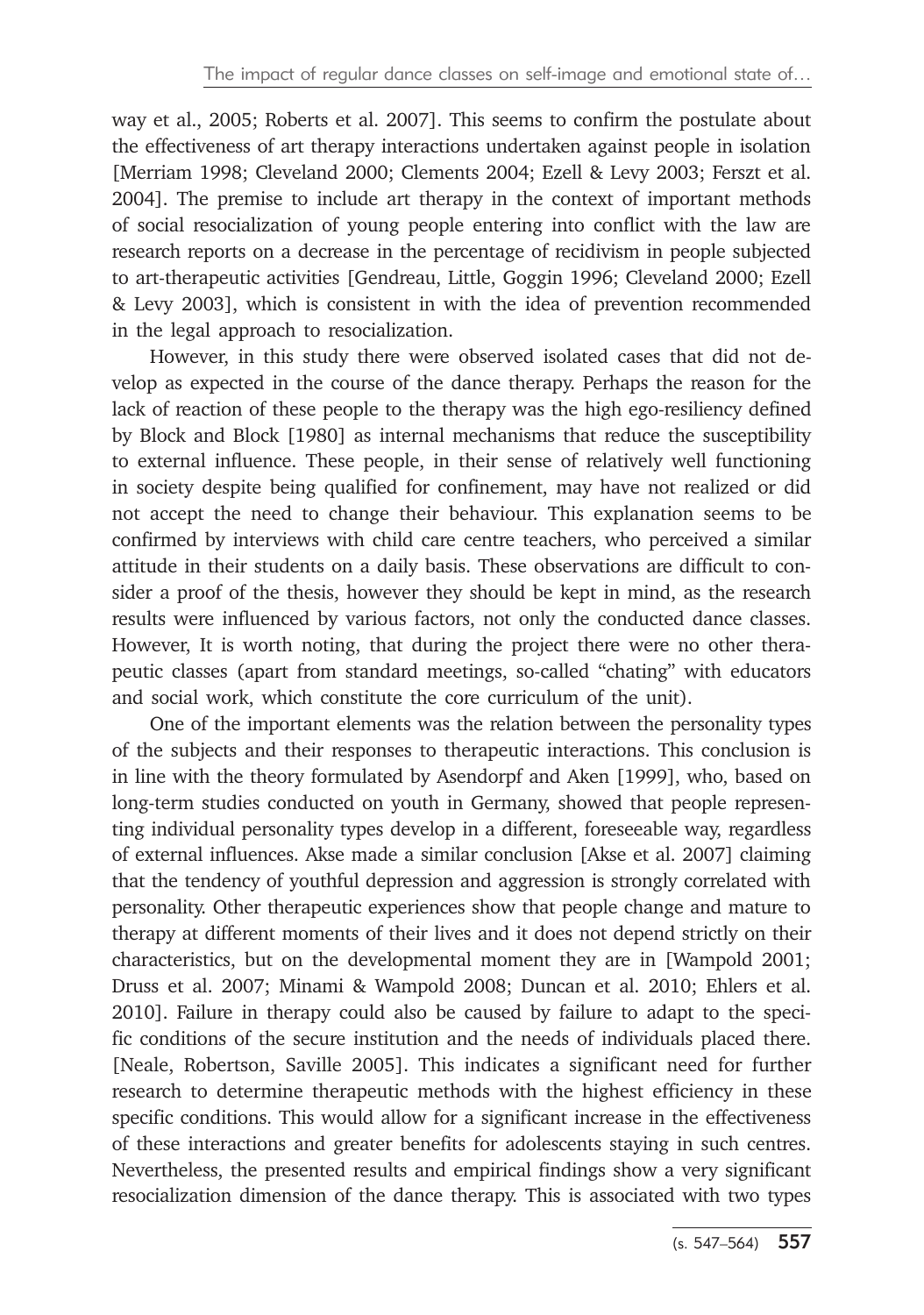of effects: therapeutic – referring to the cathartic impact of art, and educational – related to the development of the individual.

By practicing dance, one can experience changes at the physical, emotional and spiritual level. According to the presented research, dance supports the process of transformation and development at various levels. It helps open the mind and get out of one's behaviour patterns and ways of thinking. Moreover, this process helps make contact with one's inner potential and intuitive wisdom, even if, as in the case of isolated girls, it is disturbed. This confirms the reports of Professors Leseho and McMaster [2011], stating that as a result of dance changes occurring at the body level lead to further, deeper changes manifested at the level of life energy. Holding back emotions and suppressing their expression can lead to internal tension and many illnesses. Demoralized youth choose the wrong ways to react, thus dance becomes for them an alternative and a possibility to properly discharge bad emotions. It is a non-verbal language of movement, body, gestures and rhythm. It allows eschewing definitions and concepts, yet provides the opportunity to contact and communicate. What is the relation between movements specific for a particular dance and typical body gestures and postures from the everyday life of the people who perform it? As Boas [1944] wrote, gestures and body postures in everyday life certainly express a person. In a stylized, intensified and increased form, as it happens during dance, they are associated with a person's specific character and nature. The results of this study seem to show how far-dominant body kinesthetic awareness is associated with psychological factors. Each exercise used in the project was designed to unlock emotional blockages and psychosomatic work. For example, the exercises "childhood" and "child's dance" were a form of establishing contact with one's inner child and returning to the time before the girls stayed at the detention centre. It taught innocent natural spontaneity and honesty. Exercises such as "solar plexus", "heart feeling", "breath dance" showed the exercisers that the lack of contact with the heart and soul is the primary cause of losing purpose in life and contact with oneself and other people. It helped to get better acquainted with one's body and act in an authentic way. To make it easier for the girls to open to this movement and get used to the space, the exercise "my space" was used. Thanks to it, they learned to discover and improve their way of moving in space. This exercise showed them limitations, but also possibilities to overcome them. In order for adolescents to learn to focus and formulate clear intentions of their actions, the exercise "expressing intentions" was used. It helped adapt the movements to individual conditions and possibilities. It shaped the belief in the exercising girls that focusing on good practices helps achieve better results of each activity. Through exercises such as "gravity" and "glow", girls were made aware of failures, unfulfilled plans and dreams, and the possibility of falling more than once. On the other hand, they were shown that "every cloud has a silver lining". They were taught humility and hopefulness, as well as the strength to accept the parable of life. While working on the possi-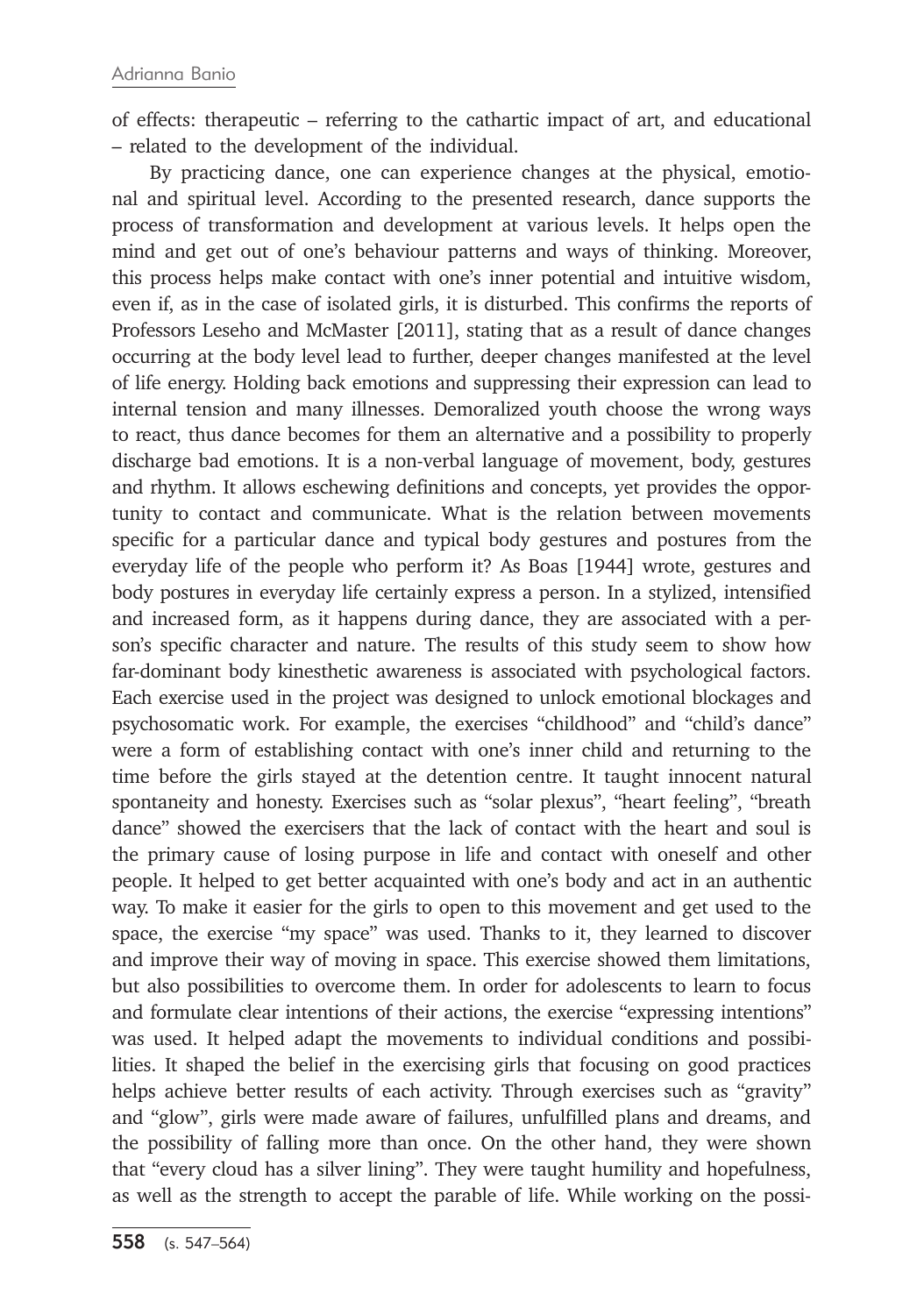bility of overcoming life obstacles, the girls were introduced to the tarantella process, which is a form of healing dance. Although it does not have such power in our reality as among African tribes or communities from before Christian Europe, it was used to create an interesting therapeutic process. It is to facilitate the fight against adversity that appears in life in various forms. The exercise "hero" gave the opportunity to express solemn feelings and put subjects in a sublime mood. It reminded girls of those moments in their lives when they felt strong, not by displaying aggression, but nobility and good. It showed them that each of them has a good soul that got lost, and that every problem could be resolved. The exercise "physical body instruments" helped regain contact with one's internal rhythm, which favoured a return to mental balance. Many traditions and cultures around the world describe dance as moving in accordance with an external rhythm that makes it possible to return to harmony with one's internal rhythm and contact with something much deeper. The benefits of "temple of beauty" type exercises allowed recognizing and expressing beauty, which is always relaxing, therapeutic and supports personal development. To develop the girls' imagination and ability to improvise and be creative, the exercises "sea wave" and "relaxation and tuning" were carried out. Expressing one's imagination by dance relaxed the girls, gave them a sense of rest and peace, as well as was an opportunity to experience and express various internal states. The commonly known exercises "5 rhythms" or "8 elements" are the practice of element dance. Each element is a metaphor for a process that occurs in a person or their environment. It was performed to transform pathological behaviour patterns of demoralized girls and open them to new solutions, strengthen and balance them by establishing relations with the forces of nature. This training was designed to assimilate four strategies for dealing with stress: 1. water (learning flexibility, sensitivity, empathy and joy); 2. fire (learning dynamics, assertiveness, passion, pursuit of the goal, reaching and taking, the ability to refuse and set limits, strength and power); 3. air (learning transcendence, breaking free, distance and intelligence); 4. earth (science of grounding, stability, balance and boundaries, body awareness) [Wiszniewski 2016]. In order to awaken the mind and transform the current state, various improvisation techniques were used. They freed from tensions and blockages through conscious work with the body. They taught how to breathe freely and focus on what is happening here and now. Exercises regarding mindfulness and concentration increased the quality of improvisation, which required quick responses to current events. It was a process of working on awareness, feeling and expressing emotions. The research results indicate the validity of Adler's theses [1999], stating that improvisation is a deep and transformational experience of oneself, touching the body and soul at a level much deeper than the level of reason and intellect. In the area of therapeutic and development activities, improvisation in the form of performance was also carried out. The audience's presence was to give teenagers a sense of the existence of witnesses to the creative process. Para-theatrical experiments according to Grotowski's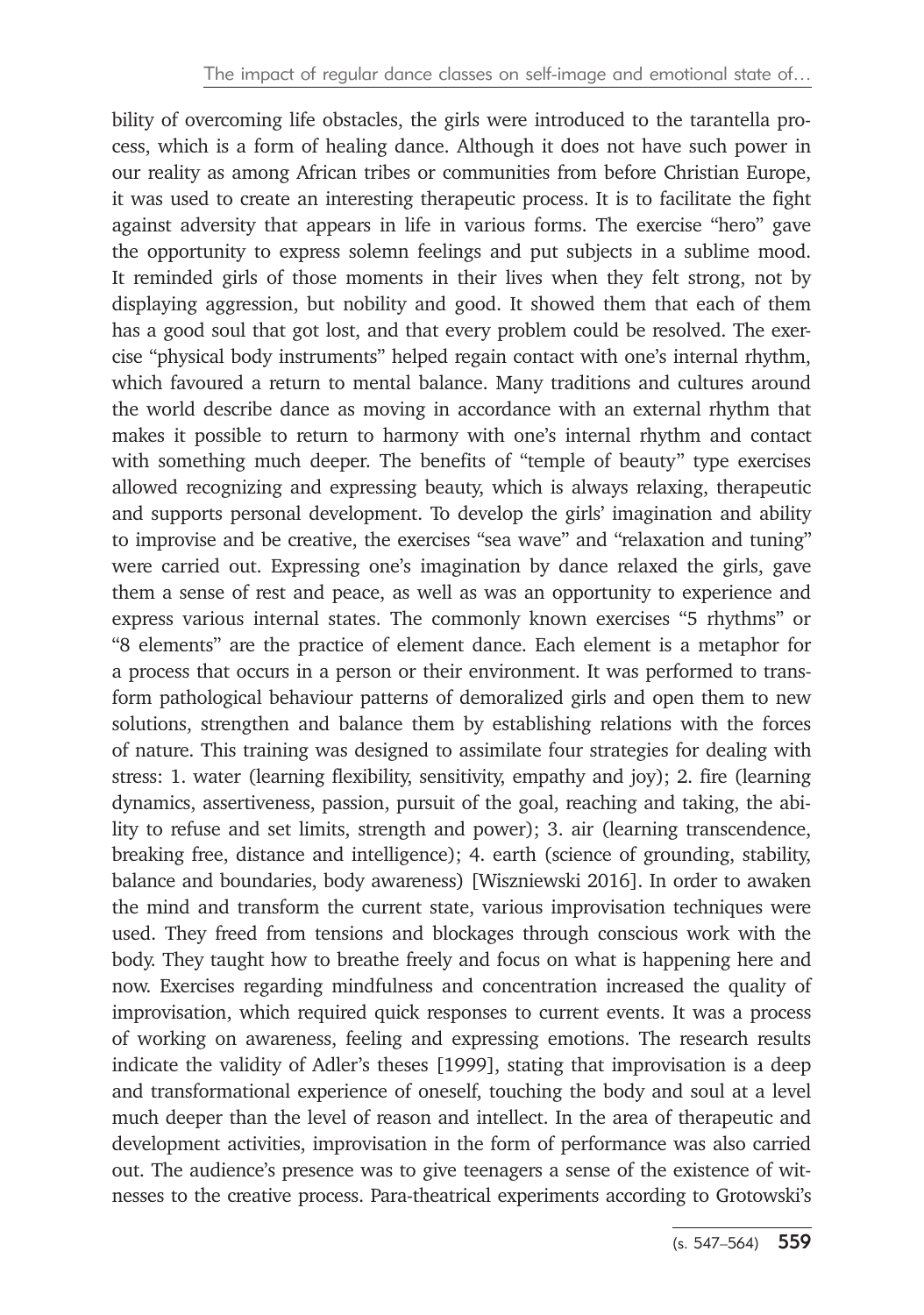#### Adrianna Banio

philosophy, which focused on presenting various forms of human expression in action in relation to other people, were also carried out. Nevertheless, no outside audience was introduced, as this could disrupt the internal process of adolescent girls who needed an atmosphere of security and trust. Therefore, they only appeared in their own circle, which served as a means to discover themselves through action and experience.

Exercises conducted on the basis of choreographic dances served mainly as a form of physical recreation of the examined adolescents. They served many functions. These classes were treated as activities aimed at providing pleasure and relaxation, and thus served entertainment functions. It was a kind of biop sychic renewal of the forces necessary to function in the environment, the regenerative function of which was appreciated by the girls claiming that through dance classes they broadened their horizons and discovered new, previously unknown talents. Establishing interpersonal contacts based on passion and free time shared with each other integrated the girls. Dance performed a socio-ideological function shaping individual attitudes as well as collective consciousness in teenagers. As due to these classes, it has become easier for the subjects to adapt to new living conditions, increased tension and effort, we can confirm their adaptive function. Through physical activity in the form of dance, various deficiencies and defects were balanced, thus indicating its compensatory function. Dance not only improved physical condition, but also developed brain function. This emphasizes the stimulative function of dance classes that stimulated and intensified mental and physical processes. Choreographic dance required concentration, focus attention, memorizing the sequence of steps and figures, synchronizing with the external and internal rhythm. Despite the fact that we do not live in Ancient Greece, still a large part of people can experience the once common catharsis, which cleanses the mind and soul through artistic experiences, as it was also the case with the girls. The psychological complexes that disrupted ego functioning were mainly overcame. Thanks to the creative function of dance, the girls could begin to fulfil themselves in spheres that were neglected or often hidden. Dance freed teenagers from formulas of social relations, dependencies and the domination of patterns. This emancipation gave a substitute for freedom that adolescents in isolation still strive for.

The results of the research clearly indicate how powerful a therapeutic force dance can be. I conclude that this is due to the experience of beauty in dance, which opens and transforms both the dancer and their surroundings. Changes can affect many different areas of life, from the most obvious to the more subtle.

### **Conclusions**

The results of the conducted research indicate a significant impact of the dance therapy on selected aspects of the personality structure of juvenile girls staying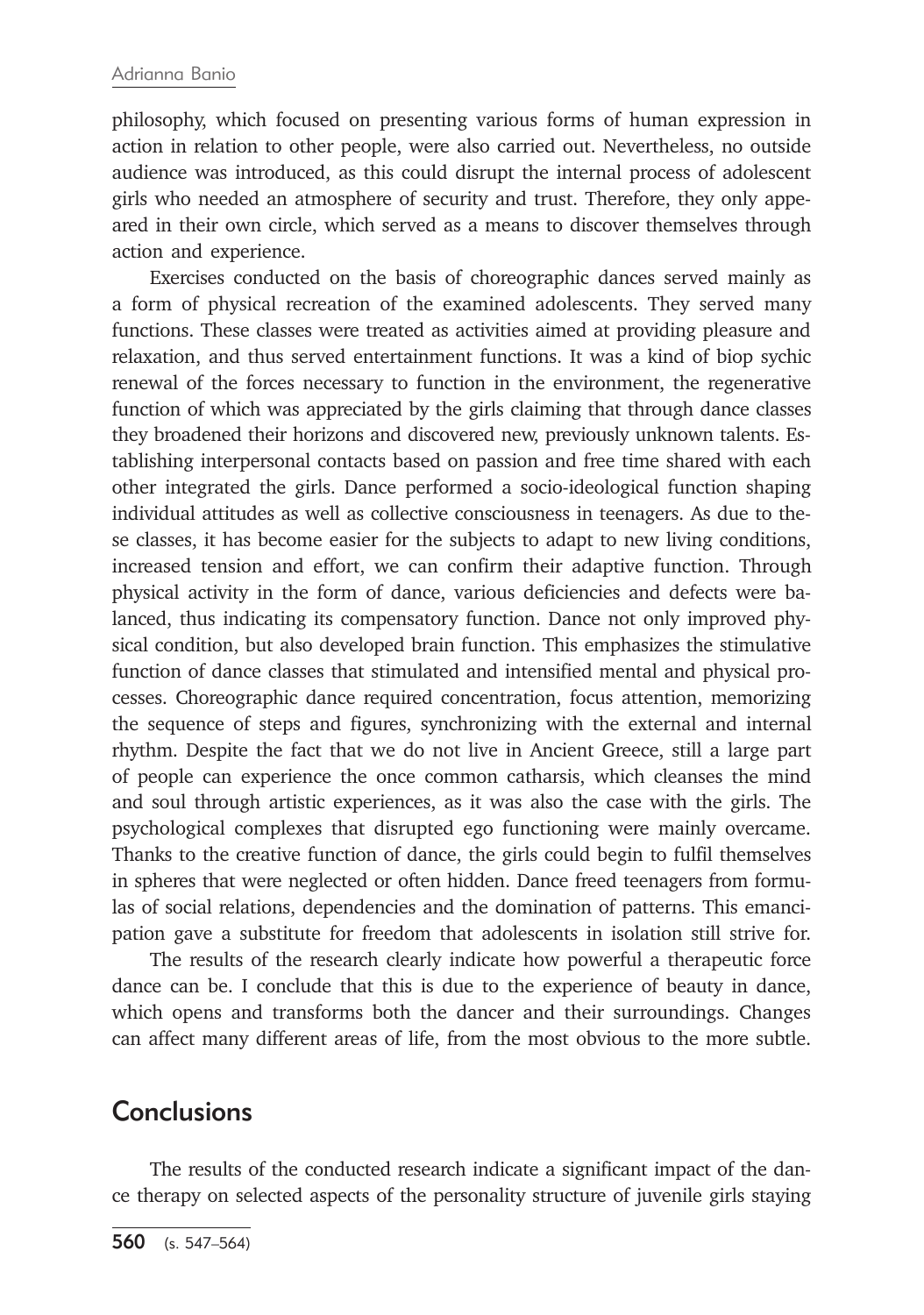in a closed youth educational centre. In the course of the effects of the dance therapy, the scale of needs: achievement (Ach), endurance (End), order (Ord), affiliation (Aff), deference (Def), aggression (Agg), succorance (Scu), the topical scales: self-control (SCn), confidence (SCfd), creative personality scale (Cps), femininity (Fem), the transactional analysis scale: critical parent (CP) and the high origence and high intelligence scale (A-2) changed significantly. These changes can be considered developmental, leading in the desired direction, i.e. towards coming out of pathological behaviour, ways of thinking about oneself and one's life, increasing motivation, faith, openness to knowledge and experience, and better communication. Furthermore, due to the regular participation of girls in dance classes, there was a gradual decrease in the level of all five negative states and an increase in positive mood. Therefore, the presented dance activities give the opportunity to achieve the stage goals of resocialization, including the change of defective personality structures responsible for pathological behaviours. Striving to rebuild the system of values and norms is of key importance here. They are favoured by identifying and eliminating false beliefs that lead to a misconception of the social world and oneself, shaping moral values and raising cognitive and emotional competences.

**Funding:** This research received no external funding **Conflicts of Interest:** The author declare no conflict of interest

# **References**

- [1] Balassone, M. L. A social learning model of adolescent contraceptive behavior*. Journal of Youth and Adolescence* **1991**, 20, 593-616, doi:10.1007/BF01537364.
- [2] Bakken, L.; Romig, C. Interpersonal needs in middle adolescents: Companionship, leadership, and intimacy. *Journal of Adolescence* **1992**, 15, 301-316, doi:10.1016/ 0140-1971(92)90032-Z.
- [3] Bishop, J. A.; Inderbitzen, H. M. Peer acceptance and friendship: An investigation of their relationship to self-esteem. *Journal of Early Adolescence* **1995**, 15, 476-489, doi:10.1177/0272431695015004005.
- [4] Bagwell, C. L.; Newcomb, A. F.; Bukowski, W. M. Preadolescent friendship and peer rejection as predictors of adult adjustment. *Child Development* **1998**, 69, 140-153, doi:10.1111/j.1467-8624.1998.tb06139.x.
- [5] Arnett, J.J. Adolescent storm and stress, reconsidered. *American Psychologist* **1999**, 54, 317-326, doi:10.1037/0003-066X.54.5.317.
- [6] Archibald, A. B.; Graber, J. A.; Brooks-Gunn, J. Associations among parent–adolescent relationships, pubertal growth, dieting, and body image in young adolescent girls: A short-term longitudinal study. *Journal of Research on Adolescence* **1999**, 9, 395-415, doi: 10.1207/s15327795jra0904\_2
- [7] Paus, T. Mapping brain maturation and cognitive development during adolescence. *Trends in Cognitive Sciences* **2005**, 9, 61-68, doi:10.1016/j.tics.2004.12.008.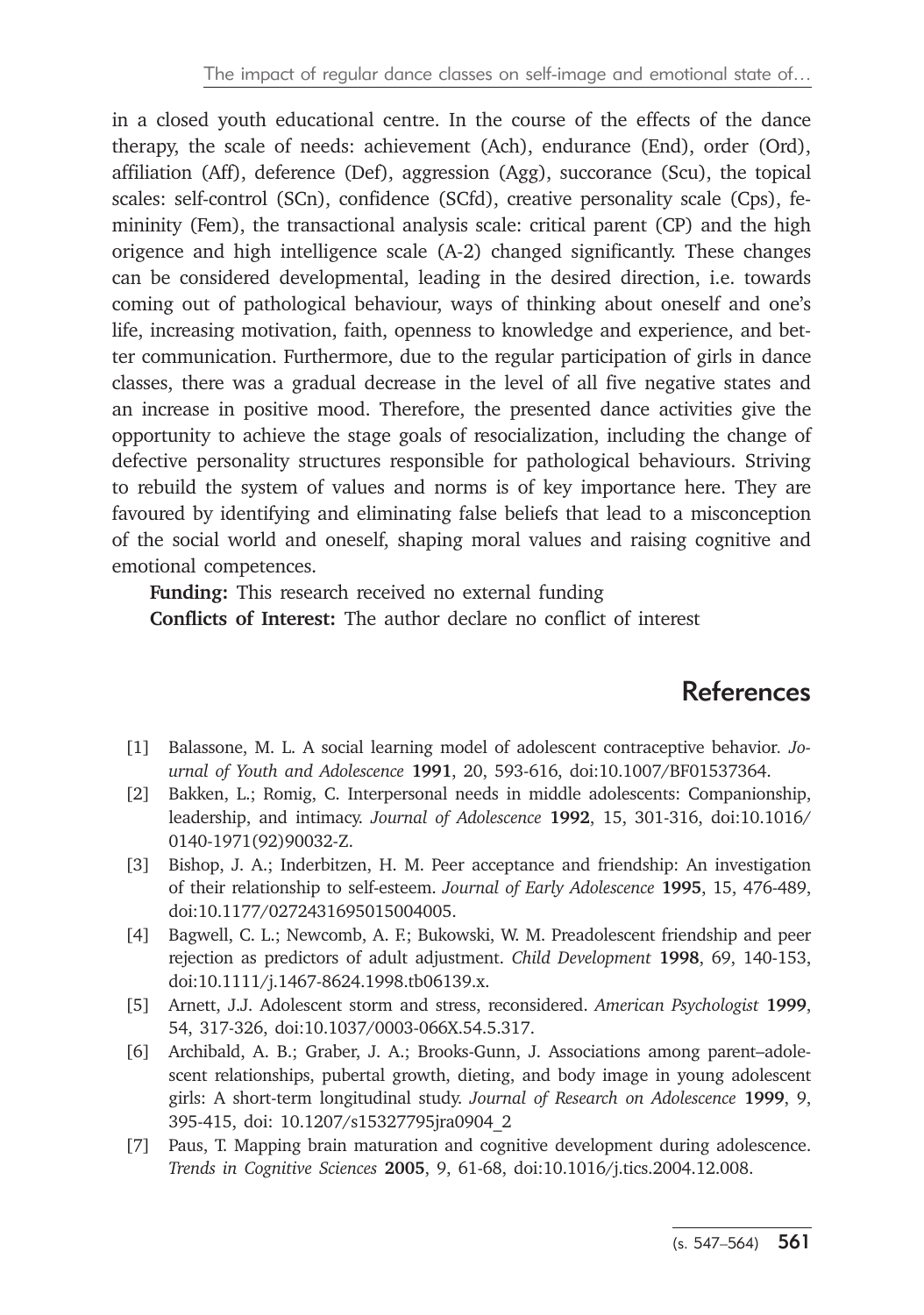- [8] Conklin, H.M.; Luciana, M.; Hooper, C.J.; Yager, R.S. Working memory performance in typical developing children and adolescents: behavioral evidence of protracted frontal lobe development. *Developmental Neuropsychology* **2007**, 31, 103-128, doi:10.1080/87565640709336889.
- [9] Wolan, T. *Resocjalizacja-uwarunkowania, doświadczenia, projekty zmian. Młodzieżowy Ośrodek Wychowawczy korektywna uczącą się organizacją*; Instytut Technologii Eksploatacji Press: Radom, PL, 2006, p. 50; ISBN 8391649555
- [10] Liebmann, M. *Art Therapy with Offenders*; Jessica Kingsley Publishers: London, UK, 1994; ISBN 1853021717
- [11] Teasdale, C. Creating change: Art therapy as part of a treatment service to counter criminality. *Prison Service Journal* **1995**, 99, 6–12.
- [12] Merriam, B. To find a voice: Art therapy in a women's prison. *Women & Therapy* **1998**, 21, 157–171, doi: 10.1300/J015v21n01\_04.
- [13] Dunphy, K. A creative arts performance program for incarcerated women. *International Journal of Psychotherapy in the Arts* **1999**, 26, 35–43.
- [14] Ezell, M.; Levy, M. An evaluation of an arts program for incarcerated juvenile offenders. *Journal of Correctional Education* **2003**, 54, 108–14.
- [15] Ferszt, G.; Hayes, P.M.; DeFedele, S.; Horn L. Art Therapy with Incarcerated Women Who Have Experienced the Death of a Loved One. *Art Therapy* **2004**, 21, 191–199, doi:10.1080/07421656.2004.10129695.
- [16] Gussak, D. Comparing the effectiveness of art therapy on depression and locus of control of male and female inmates. *The Arts in Psychotherapy* **2009**, 36, 202–207, doi:10.1016/j.aip.2009.02.004.
- [17] Cleveland, W. *Art in Other Places: Artists at Work in America's Community and Social Institutions*; Praeger Publishers: Westport, USA, 2000, ISBN 0275940543.
- [18] Clements, P. The rehabilitative role of arts education in prison: Accommodation or enlightenment? *International Journal of Art Design Education* **2004**, 23, 169–178, doi:10.1111/j.1476-8070.2004.00395.x.
- [19] Williams, R.; Taylor, J.Y. Narrative Art and Incarcerated Abused Women. *Art Education* **2004**, 57, 46–52, 10.1080/0043125.2004.11653543.
- [20] Chodorow, J. *Dance Therapy & Depth Psychology. The moving imagination.* Routledge Taylor & Francis Group: London, UK, 1991; ISBN 9780203713679.
- [21] American Music Therapy Association. Music therapy and mental health. Available online:http://www.musictherapy.org/assets/1/7/MT\_Mental\_Health\_2006.pdf (accessed on 21 December 2005)
- [22] Sharma, M.; Jagdev, T. Use of music therapy for enhancing self-esteem among academically stressed adolescents. *Pakistan Journal of Psychological Research* **2012**, 27, 53–64.
- [23] Aletraris, L.; Paino, M.; Edmond, M.B.; Roman, P.M.; Bride, B.E. The use of art and music therapy in substance abuse treatment programs. *J Addict Nurs* **2014**, 25, 190–196, doi:10.1097/JAN. 0000000000000048.
- [24] Shuman, J.; Kennedy, H.; DeWitt, P.; Edelblute, A.; Wamboldt, M.Z. Group music therapy impacts mood states of adolescents in a psychiatric hospital setting. *Arts Psychotherapy* **2016**, 49, 50–56,doi:10.1016/j.aip.2016.05.014.
- [25] Zajęcka, B.; Kamiński, A. Resocjalizacja nieletnich w warunkach młodzieżowego ośrodka wychowawczego – teraźniejszośc i przyszłość. In *Resocjalizacja. Zagadnie-*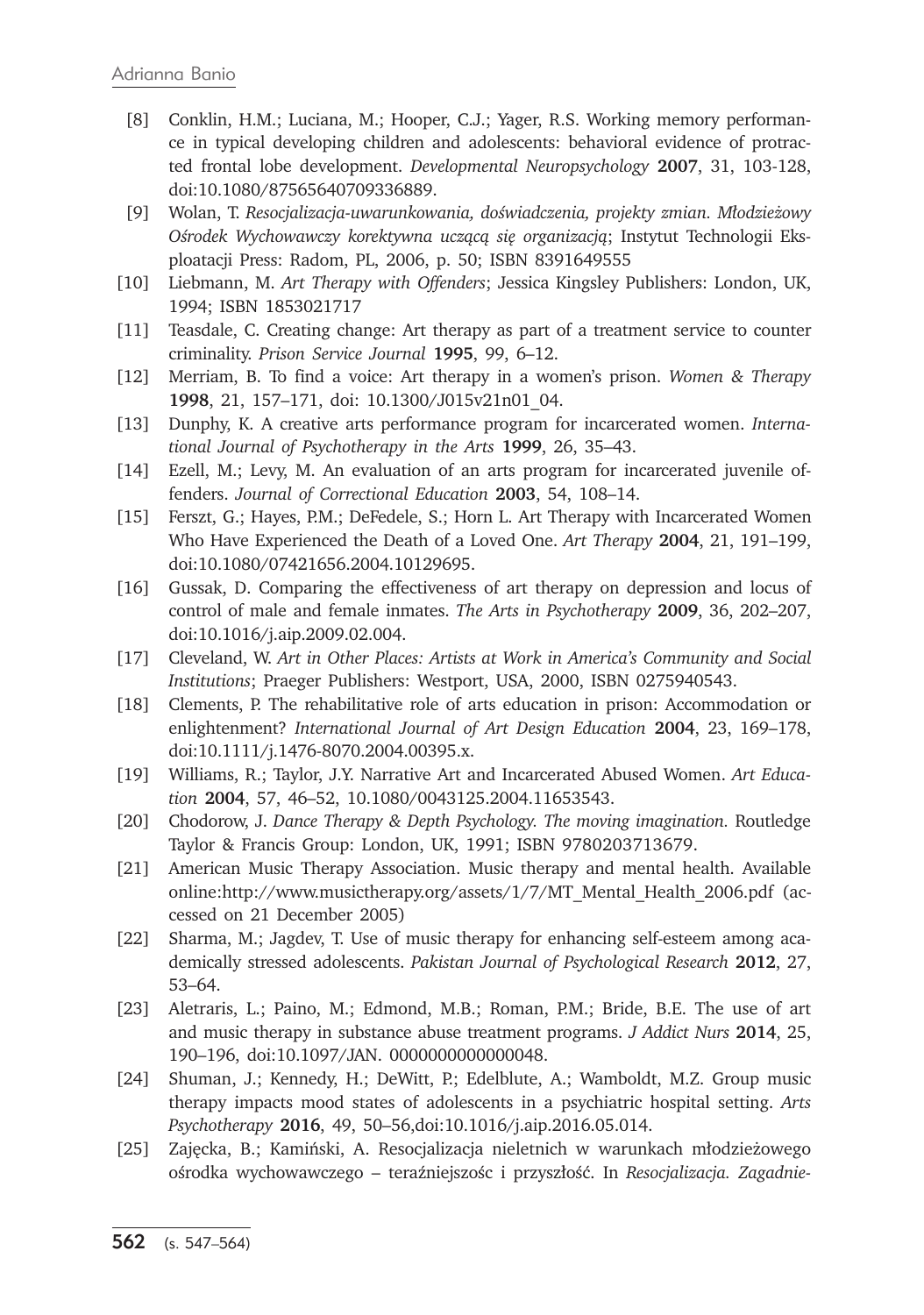*nia preawne, społeczne* i *metodyczne*; Jaworska, A. Eds.; Impuls: Kraków, PL, 2009; p.345, ISBN 978-83-7587-173-9.

- [26] Augustowska, A. Resocjalizacyjny Program Monaru w ocenie narkomanów. Master thesis. Katolicki Uniwersytet Lubelski: Lublin, 1988.
- [27] Holloway, K,R.; Bennett, T.H.; Farrington, D.B. The Effectiveness of Drug Treatment Programs in Reducing Criminal Behaviour: A Meta- -Analysis. *Psicothema* **2005**, 18, 620–629.
- [28] Roberts, A.J.; Hayes, A.J.; Carlisle, J.; Shaw, J. Review of Drug and Alkohol Treatments in Prison and Community Settings. A systematic Review Conducted on Behalf of the Prison Health Research Network. Available online: http://www.ohrn.nhs.uk/ resource/Research/SMreview.pdf (accessed on 21 December 2019)
- [29] Gendreau, P.; Little, T.; Goggin, C. A meta analysis of the predictors of adult offender recidivism: what works. *Criminology* **1996**, *34*, 575-608, doi:10.1111/j.1745-9125.1996.tb.01220.x.
- [30] Block, J.H., Block, J. The role of ego-control and ego-resiliency in the organization of behavior. In *Development of cognition, affect, and social relations: The Minnesota symposia on child psychology*. Collins, W.A., Eds.; Hillsdale: Erlbaum, USA, 1980; Volume 13, pp. 39–101; ISBN 9780898590234.
- [31] Asendorpf, J.B.; van Aken, M.A.G. Resilient, Overcontrolled and Undercontrolled personality prototypes in childhood: replicability, predictive power, and the trait-type issue. *Journal of Personality and Social Psychology* **1999**, 77, 815–832, doi:10.1037//0022-3514.77.4.815.
- [32] Akse, J.; Hale, B.; Engels, R.; Raaijmakers, Q.; Meeus, W. Co-occurrence of depression and delinquency in personality types. *European Journal of Personality* **2007**, 21, 235–256, doi:10.1002/per.604.
- [33] Wampold, B. E. *The great psychotherapy debate: Model, methods, and findings*. Lawrence Erlbaum Associates: Mahwah, NY,USA, 2001; ISBN 0-8058-3201-7.
- [34] Druss, B. G.; Wang, P. S.; Sampson, N. A.; Olfson, M.; Pincus, H. A.; Wells, K. B.; Kessler, R.C. Understanding mental health treatment in persons without mental diagnoses: Results from the National Comorbidity Survey Replication. *Archives of General Psychiatry* **2007**, 64, 1196-1203, doi:10.1001/archpsyc.64.10.1196.
- [35] Minami, T.; Wampold, B. E. Adult psychotherapy in the real world. In *Biennial Review of Counseling Psychology*; Walsh, W.B. Eds.; Taylor and Francis: New York, USA, 2008; pp. 27-45.
- [36] Duncan, B.; Miller, S. D.; Wampold, B. E.; Hubble, M.A. *The heart and soul of change: Delivering what works.* American Psychological Association: Washington, USA, 2010; ISBN 978-1-4338-0709-1.
- [37] Ehlers, A.; Bisson, J.,; Clark, D. M.; Creamer, M.; Pilling, S.; Richards, A., Schnurr, P.P.; Turner, S.; Yule, W. Do all psychological treatments really work the same in posttraumatic stress disorder. *Clinical Psychology Review* **2010**, 30, 269-276, doi:10.1016/j.cpr.2009.12.001.
- [38] Neale, J.; Robertson, M.; Saville, E. Understanding the treatment needs of drug users in prison. *The Journal of Community and Criminal Justice* **2005**, 52, 243–257, doi:10.1177/0264550505055433.
- [39] Leseho, J.; McMaster S. Dancing on the ewarth: Women's stories of healing and dance. Findhorn Press: Manitoba, Canada, 2011; ISBN 1844095452